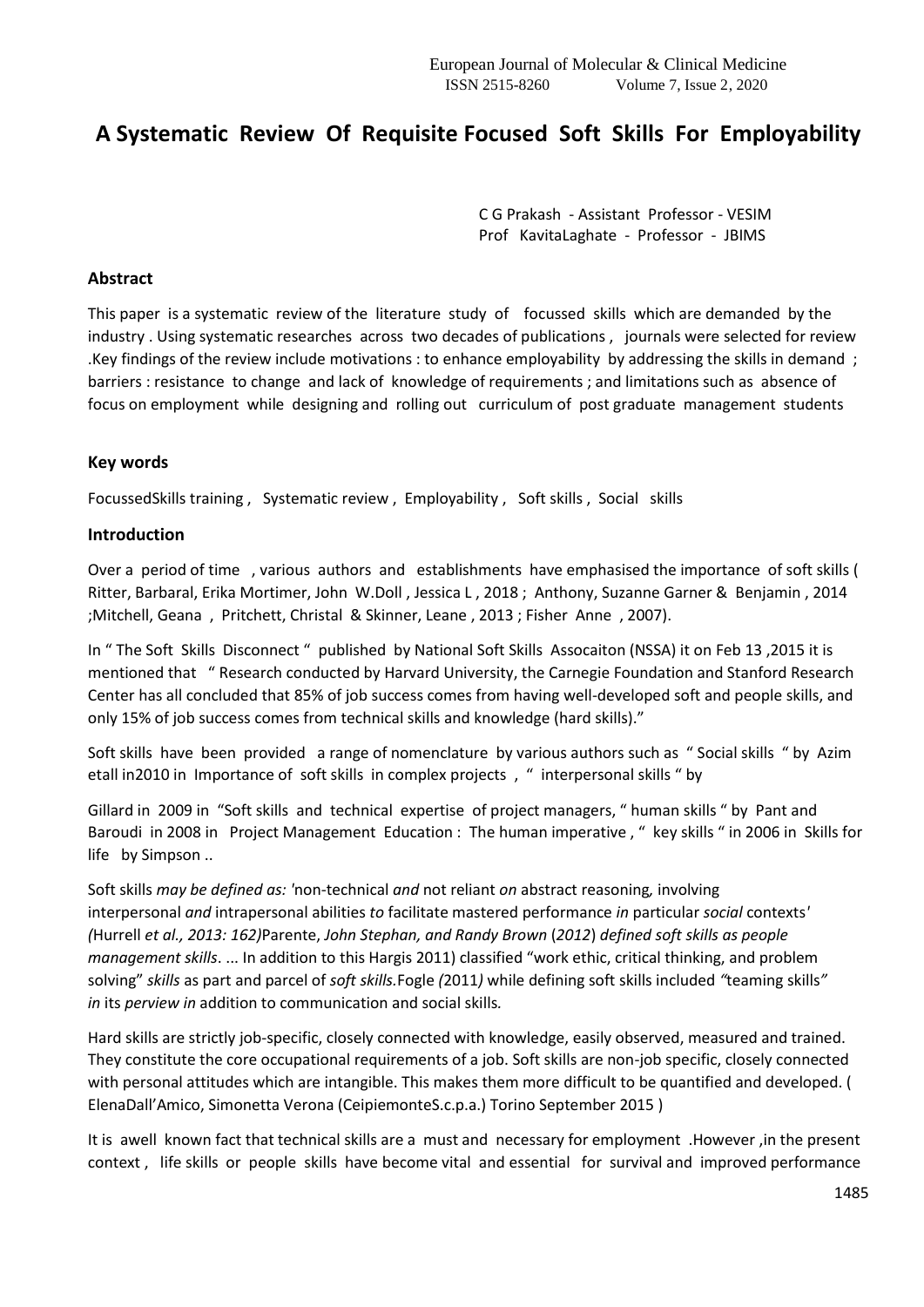at work place.It may be understood as the most important skills which are necessary in the current environment for employment in the corporate world.Until now there has been a lack of a sound ,structured review analysing past publications and guiding future research on the approach for enhancing employability skills among post graduate management students

To fill this void ,a systematic review of published articles on the importance of soft skills for employability has been undertaken .Using a systematic literature review approach ,the remainder of this paper identifies the most important skills which are mandatory and important for employment from the perspective of operational and managerial aspects .

# **Methodology**

A systematic review was undertaken because of its transparency and repeatability to investigate the aspects in including soft skills training within the education curriculum from 2000 to 2020 ..The systematic review followed four phases ,adopted from Tranfeld ,Denyer and Smart (2003) Figure 1

In the planning phase ,the context-intervention-mechanism-output (C-I-M-O) framework ( Figure 2 ) was applied to formulate the review questions and to undertake the scope of review (Denyer and Tranfeld 2009)

The sampling phase was rendered by the application of Ebsco Info , Pro Quest ,Google Scholar and Emerald Insight databases ..

Selection of the articles was carried out based on the inclusion/exclusion criteria.

Since the review was contextualised within the relevancy of soft skills for employability w.r.t post graduate management education the exclusion criterion was soft skills applicability for engineering education and topics on hard business knowledge of subjects like economics and financial markets ..

| <b>Planning</b>  | In this stage the research aim, objectives<br>and scope are developed based on<br>consideration of interest of research topis<br>time, finance and quality,             | Step 1 : Justify review objectives& scope<br>Step 2:Screening the key articles<br><b>Output: Review Protocol</b> |
|------------------|-------------------------------------------------------------------------------------------------------------------------------------------------------------------------|------------------------------------------------------------------------------------------------------------------|
|                  |                                                                                                                                                                         |                                                                                                                  |
| <b>Sampling</b>  | The purpose of the sampling phases to<br>increase the literature source credibility by<br>providing a transparent search and<br>selection process using review protocol | Step 1 : Search the articles<br>Step2 : Select the articles<br>Output : Select relevant articles                 |
|                  |                                                                                                                                                                         |                                                                                                                  |
| <b>Analysing</b> | Evidences are extracted from the selected<br>sources and are then categorized to<br>produce explanations or emerging theories<br>accounting for the range of findings   | Step 1: Data extraction and Coding<br>Output : Descriptive analysis, future<br>research agenda                   |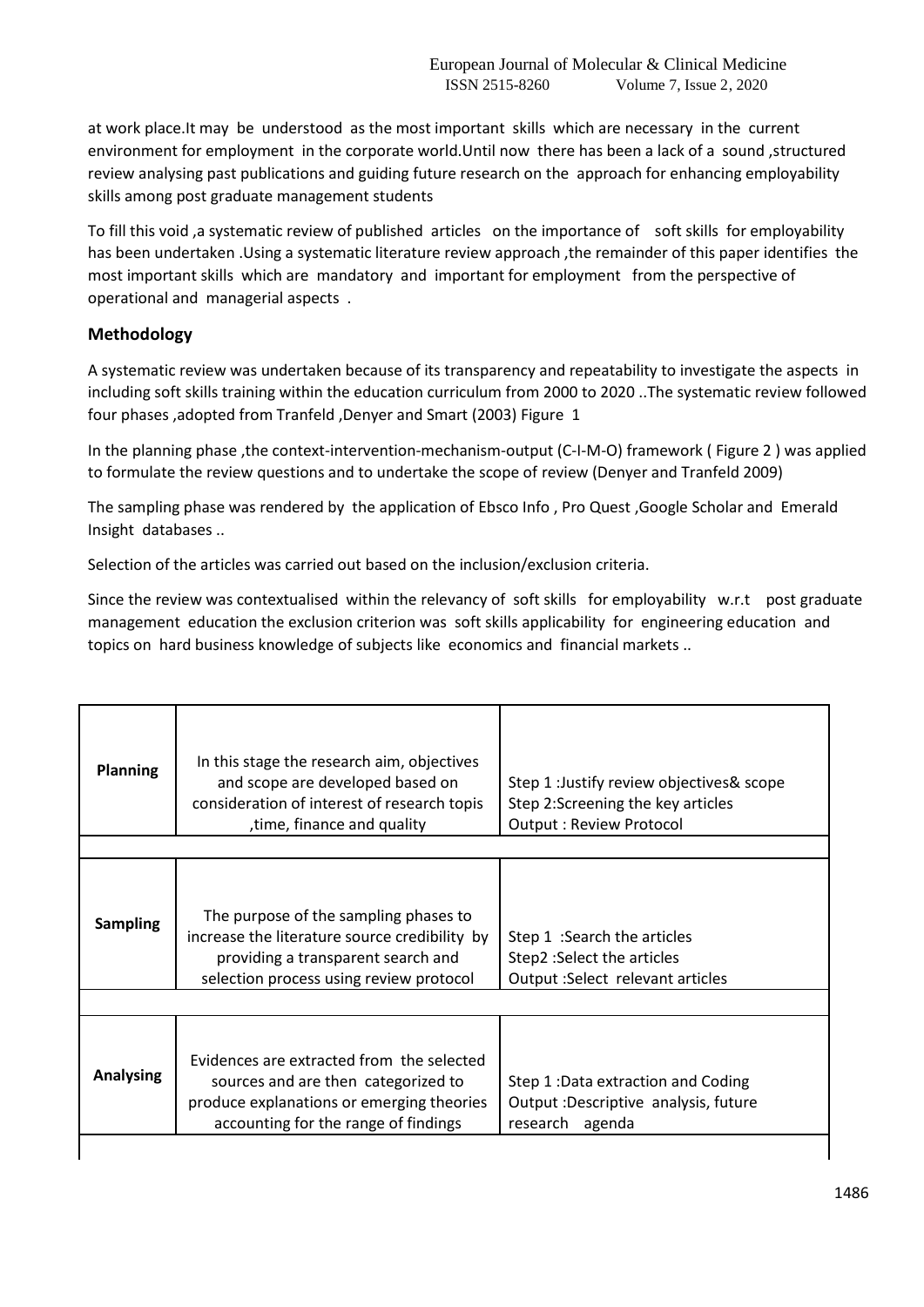| <b>Reporting</b> | A systematic review report provides a clear<br>process of the review and enables<br>repeatability of the review | 1. Systematic review report which includes<br>the detailed review process, results, analysis<br>,gaps<br>2. Allocate evidence into practice |
|------------------|-----------------------------------------------------------------------------------------------------------------|---------------------------------------------------------------------------------------------------------------------------------------------|
|------------------|-----------------------------------------------------------------------------------------------------------------|---------------------------------------------------------------------------------------------------------------------------------------------|

**Figure 1 : Systematic Review Roadmap**

## **Publication Trends : Countries and Status**

In total the search strategy identified 101 journal articles ,of which 42 met the final inclusion criteria . In order to characterise the body of literature ,we depict in figure the status of articles from different countries over thelast two decades ..USA 25 ,India 13, Sweden 2 ,Belgium 1 ,Poland 1 ,Pakistan 1 ,UK 3, Germany 1

| <b>CONTEXT</b>   | Which relationships,<br>, institutional settings or wider<br>systems are being studied?                            |                     | Which effects of the<br>events, actions or activities<br>are being studied?                                          |
|------------------|--------------------------------------------------------------------------------------------------------------------|---------------------|----------------------------------------------------------------------------------------------------------------------|
|                  | Post graduate management<br>teaching-learning<br>methodology , Impact on<br>employability, Industry skill<br>needs | <b>INTERVENTION</b> | Internships, Guest lectures<br>, Workshops, Experiential<br>learning, Continuous<br>Assessment, Focussed<br>training |
|                  | What are the mechanisms<br>that explain the relationship<br>between interventions and<br>outcomes?                 |                     | What are the effects of the<br>interventions?                                                                        |
| <b>MECHANISM</b> | Soft Skills<br><b>Teaching - Learning Process</b>                                                                  | <b>OUTPUT</b>       | Benefits, Barriers or<br>Limitations                                                                                 |

**Figure 2 : C - I - M - O Framework**

| <b>Reasons for</b> |  |
|--------------------|--|
| excluding studies  |  |

No peer reviewed publications

Duplicates

**Reasons for excluding studies**

Context of study met the exclusion criteria

**Reasons for excluding studies**

Constructs not relevant for inclusion criteria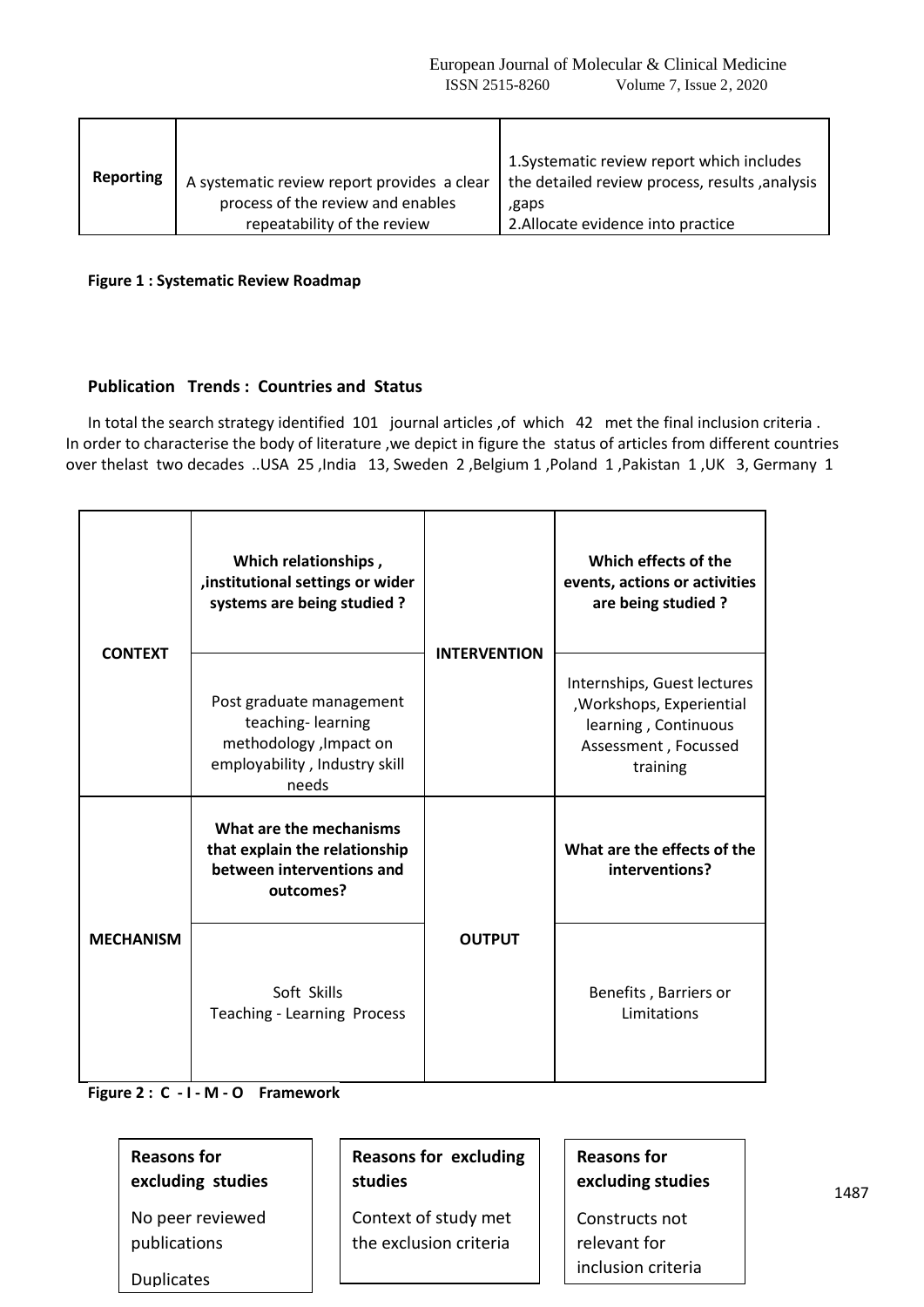

**Figure 3 : Article Selection Process** n

# **Results and Discussion**

# **Benefits**

The main findings of the study are as mentioned in Figure 4

Out of 42 articles , 18 articles have highlighted the soft skills for employability as expected by the employees .



**Figure 4 : Main Findings of Study from selected articles**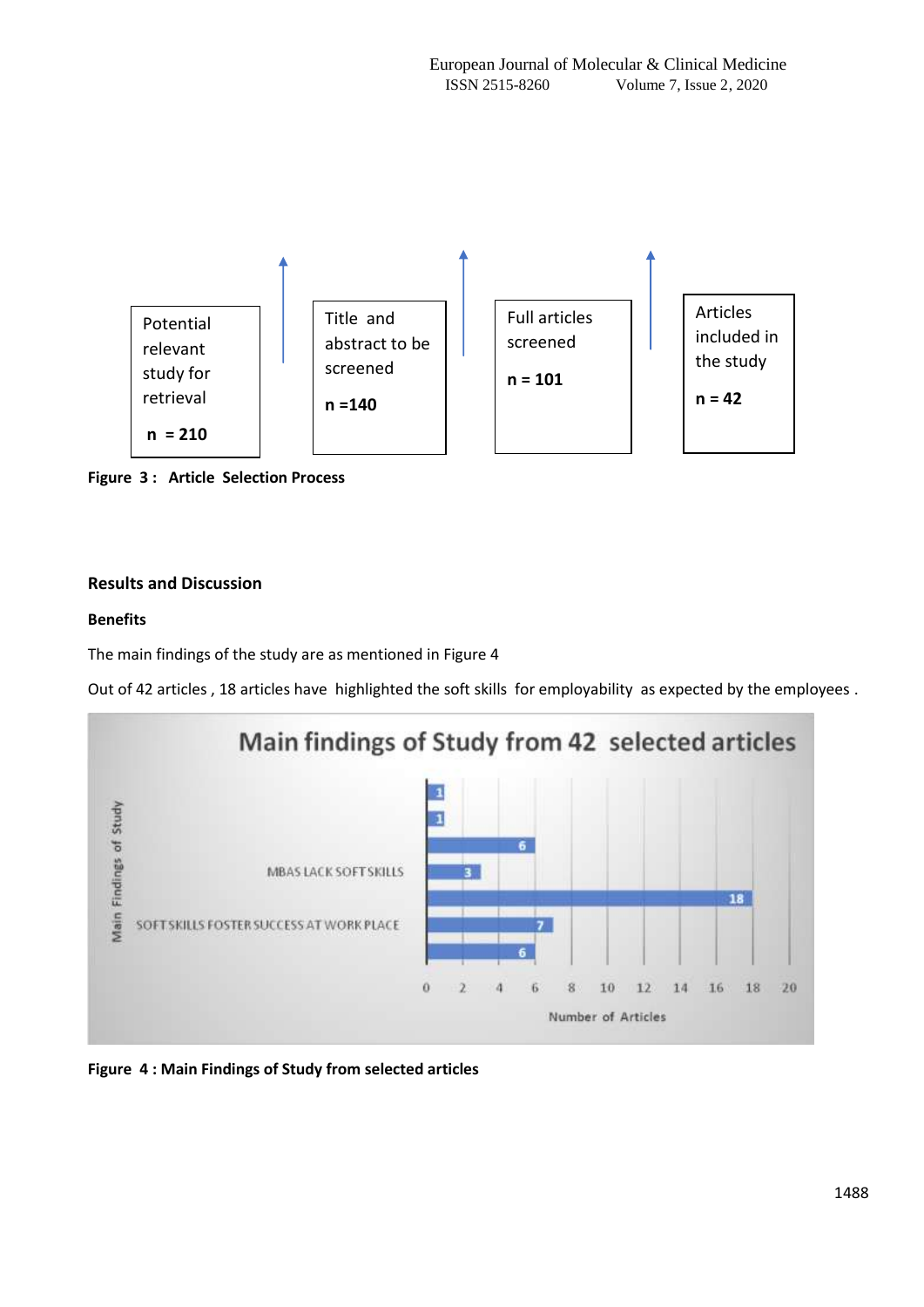

# **Figure 5 :Specific soft skills as expected by employers in Industry**

The most soughtafter soft skills by employees are as mentioned in Figure 5

Communication skills , Interpersonal and team skills , Problem solving and Critical thinking skills and Leadership skills are the essential Top 4 skills sought by employees ..

Integrity ,Planning and Time management are the other important skills which are in demand .

In addition, innovation /creativity , stress management , discipline , anger management ,motivation, persuasive and negotiation skills are also necessary skills to have.

# **Barriers / Limitations**

The TOP three barriers or limitations discussed in the literature review are : Soft skills training not incorporated in the curriculum , MBA education do not include focussed soft skills training and MBAs lack soft skills.

More details onthe barriers of soft skills training for employability are provided in Table 1

|   | <b>Barriers or Limitations</b>                                                                               | <b>References</b>          |
|---|--------------------------------------------------------------------------------------------------------------|----------------------------|
| A | Soft skills training not incorporated in curriculum                                                          |                            |
|   | 1. The level of skills possessed by graduates is not n<br>helping them to perform in the current job market. | MasuraRahmat et al in 2012 |
|   | 2. The skill gap consists of skills related to soft skills                                                   | I Padmini in 2014          |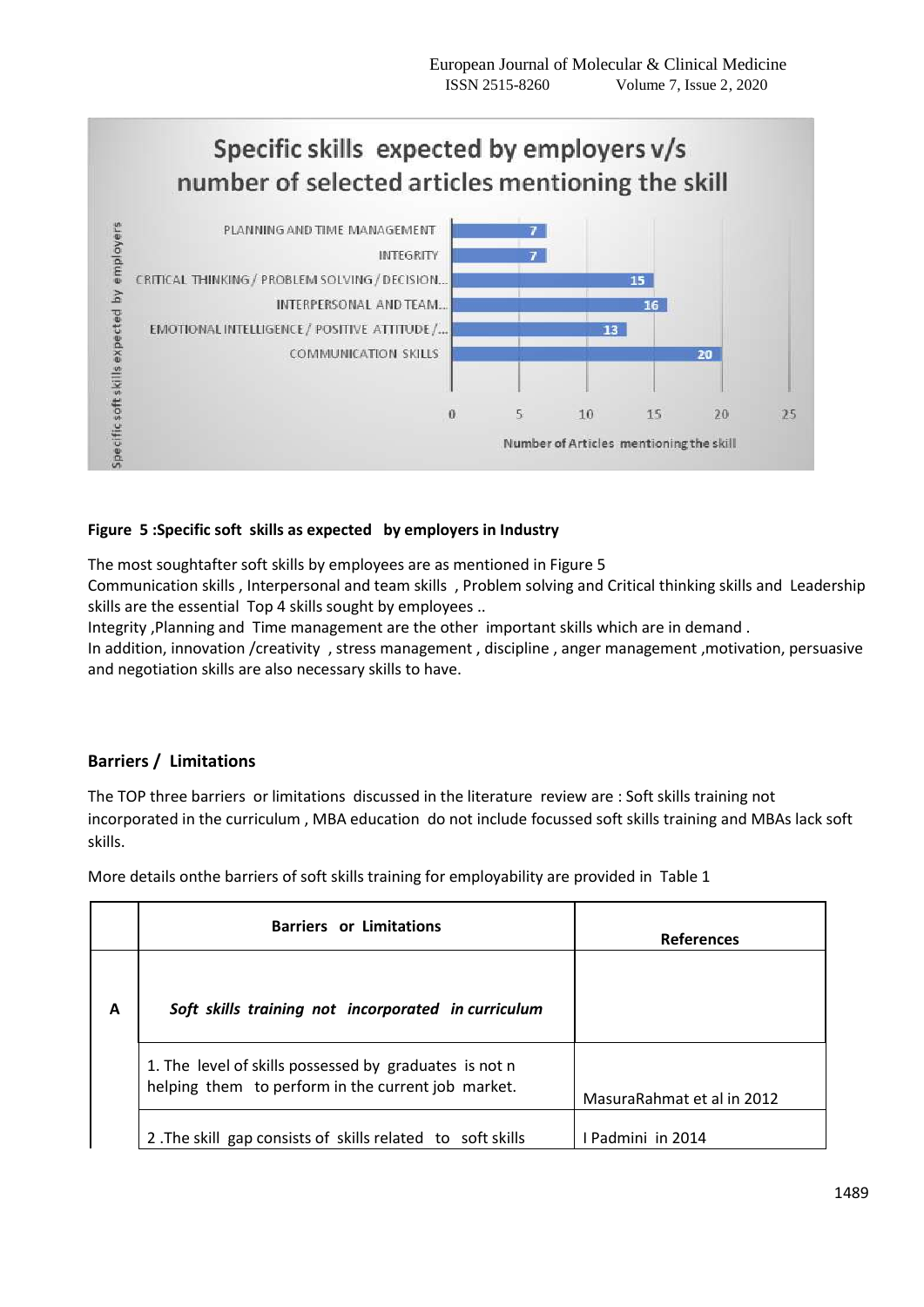|   | 3. Learning is a complex process of personal and<br>interpersonal skills required to be developed for leaders                                                                             | Rowena Crosbie IN 2005                                                  |
|---|-------------------------------------------------------------------------------------------------------------------------------------------------------------------------------------------|-------------------------------------------------------------------------|
|   | 4. Students should be made industry ready by making the<br>curriculum for professional courses such as MBA in a way<br>that provides complete on the job training.                        | Prasad and Purohit IN 2017                                              |
|   | <b>MBA</b> education do not include<br>soft skills training                                                                                                                               |                                                                         |
|   | 1. While graduating they should specially be<br>educated to fill gap between college and corporate                                                                                        | Gowsalya.G and Ashok Kumar.M<br>in 2017                                 |
|   | 2. The curriculum need to be modified to include<br>competencies and skills needed by job market                                                                                          | Rajanibala J. Shah et al in 2014                                        |
|   | 3. Need for developing academic programs based on the<br>development of competencies and skills necessary<br>for the labour market                                                        |                                                                         |
|   | 4. Practical and real world issue not discussed in<br>classroom                                                                                                                           | Iulianaparvu et al in 2014<br>Dasha Karzunina and Josie West<br>in 2018 |
|   | 5. Need of capacity building & skill development<br>programmes and there should be strong active<br>participation of educational institution to accomplish the<br>mission.                | Kaptan year 2014                                                        |
| B | 6. The study suggests identify whether the level of skills<br>possessed by graduates during their studies are not<br>appropriate in helping them to perform in the current job<br>market. | Nidhi Pandey in 2012                                                    |
|   |                                                                                                                                                                                           |                                                                         |
| C | <b>MBAs lack soft skills and</b><br>industry perspective                                                                                                                                  |                                                                         |
|   | 1. B-schools are responsible for producing MBAs who does<br>not suite the Industry requirement                                                                                            | Datar in the year 2012                                                  |
|   | 2. The MBAs lack soft skils and global perspective                                                                                                                                        | Datar, Garvin, & Cullen in 2010                                         |
| D | No gender based advantage<br>w.r.t employability skills                                                                                                                                   |                                                                         |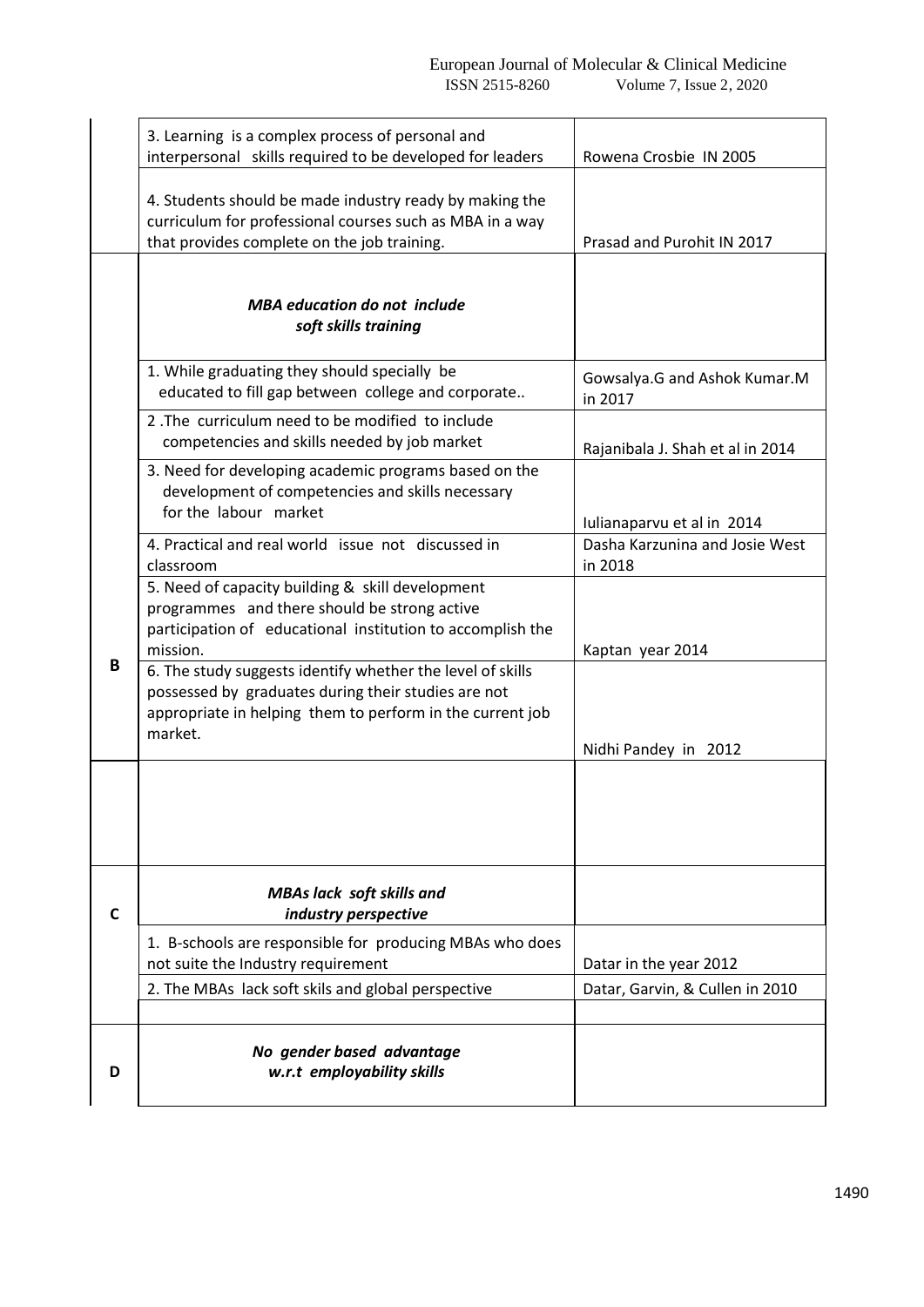|   | 1. The study concludes that there was no significant<br>difference in the overall employability skills between male<br>and female students. | Bindhu Ann Thomas and<br>Dr. K. V. Unninarayanan in 2018 |
|---|---------------------------------------------------------------------------------------------------------------------------------------------|----------------------------------------------------------|
| Е | Lack of industry experience<br>among faculty                                                                                                |                                                          |
|   | 1. Employability skills training to be outsourced to<br>competent professional organisations                                                | Rubvita Chadha, et al in 2014                            |

## **Table 1 :Barriers / Limitations of Soft skills teaching - learning process**

## **Conclusions**

The conclusions are based on the analysis of 42 articles concerning soft skills for employability published from 2005 to 2018. In particular, the trend implies that research and publications within this topic are dominated by studies from the USA and India.

Generally, the review depicted that soft skills are a prerequisite for employment and employees expect the management graduates to possess these skills prior to joining the industry .

It was also concluded form the review that at the institute level , soft skills is not being accorded the importance which it deserves from a management graduate employability perspective.

This study may also be of use to educators / trainers who can use the information provided in terms of the most sought after skills required by industry in order to draft the curriculum and to train and guide the students entering the corporate world.

#### **References**

1.G Gowsalya and G Elavarasan ( 2018 )- A study on self perception towards basic employability skills among post graduate students –International journal of Advance research in computer science and management studies ISSN: 2321-7782 (Online)

2. Dr Ram Singh and DrRohit Bansal (2019 ) - Skill development in India - Achievements and Challenges –Journal of the Gujarat Research Society ISSN: 0374-8588 Volume 21 Issue 8, November 2019

3.Anita Singh and Rinku Sanjeev ( 2016 ) -Need for re-skill training towards Make in India initiative - Independent journal of management and production - ISSN: 2236-269X

4. Anuj Shukla and Gopika Kumar ( 2017 ) – Essential Soft skills for employability - Advances in Economics and Business Management (AEBM) e-ISSN: 2394-1553; Volume 4, Issue 6;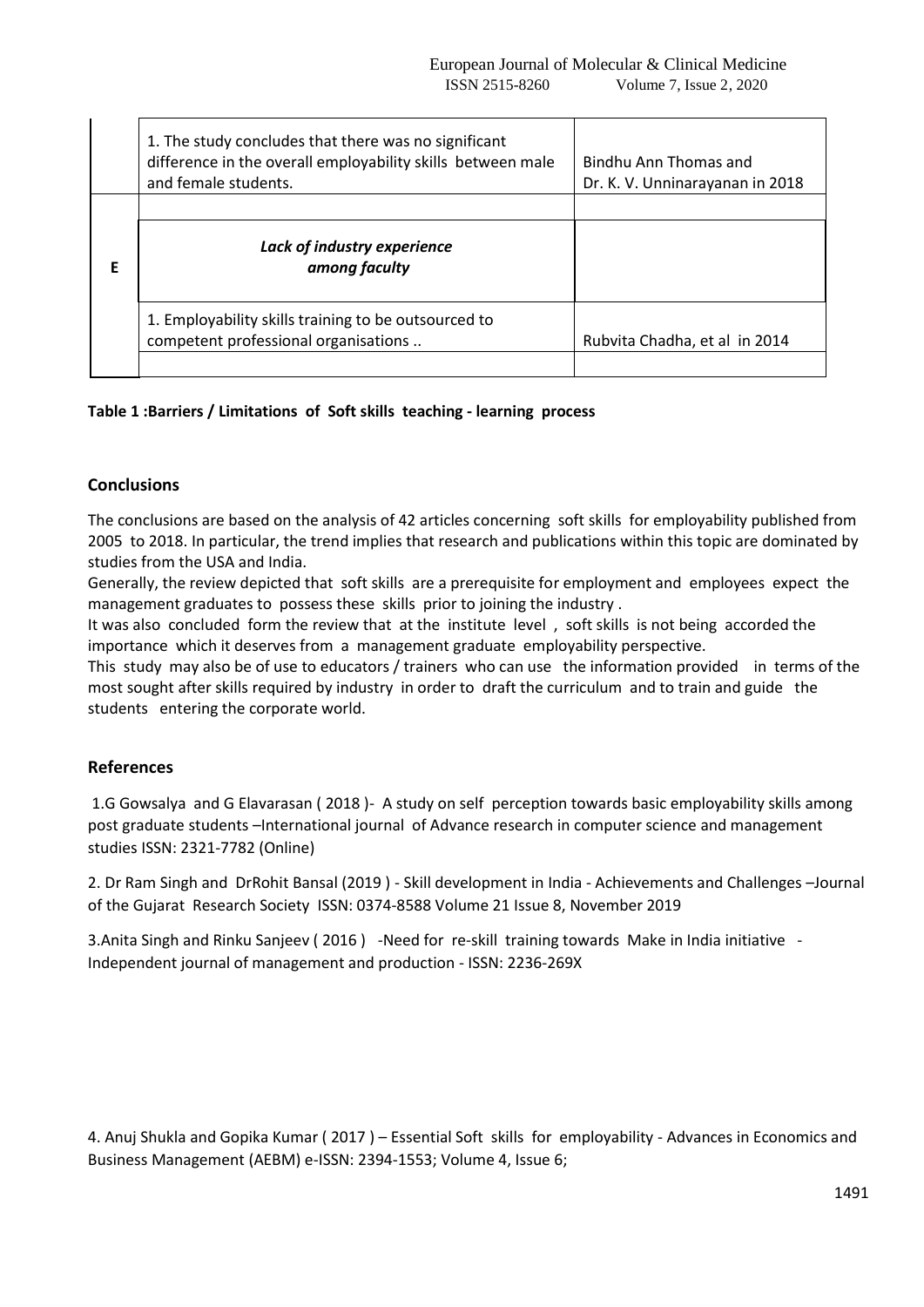5. Julianne Peppitone( 2016 ) Where the Tech jobs are ? – IEEE spectrum volume 53 issue 9 – ISSN -1939 -9340

6. M Raman and A Koka (2015 ) –The increasing demand for soft skills at work place – International conference on management and information systems ISBN 978-1-943295-00-5

7. Laura H. Lippman, Renee Ryberg, Rachel Carney and Kristin A. Moore ( 2015 )-Key soft skills that foster youth workforce success -Child trends publication @copyright 2015

8. Rajanibala J. Shah (2014). 'A Study on Factors Affecting Employability Skills of Management Students'. International journal of management and development studies Volume No. 3 (2014), Issue No. 2

9.Iuliana pârvu (2014) 'Identification of employability skills – starting point for the curriculum design processes'. Economics, Management, and Financial Markets Volume 9(1), 2014, pp. 237–246, ISSN 1842-3191

10 . Padmini I (2012) 'Education Vs Employability- the Need to Bridge the Skills Gap among the Engineering and Management Graduates in Andhra Pradesh'. International Journal of Management & Business Studies'. IJMBS Vol. 2, Issue 3, July - Sept 2012

11.Kaptan S (2014) -Skill development and capacity building –role of educational institutions –Indian journal of commerce and management studies Vol 5 Issue 2-ISSN 2240-0310

12.Mirza et all (2014 ) - An assessment of industrial employment skill gaps among university graduates – ebook published in 2014 –Publisher -Intl food policy res inst

13.Rubvita C ,Ashish Mishra ( 2014) - Industry's Requirement For Employability Of Management Student In Present Scenario -International Journal of Busnies quantitative economics and applied management research ISSN: 2349-5677

14. K Paadi( 2014 )- Perceptions of employability skills necessary to enhance management graduates prospects in labour market - 1st International Conference on Social Sciences and Humanities, ICSH 2014, 4-7 June, Gaborone, Botswana

15.N.Seetha –Are soft skills important in workplace ?A preliminary investigation in Malysia-International Journal of Academic Research in Business and Social Sciences - ISSN: 2222-6990

- 16. Nur Ashiquin C. Alih, MasdinahAlauyahMd.Yusof et all -Industries' Requirements and expectations of Graduates: A Revisit -LSP International Journal, Vol. 5, Issue 1, 2018, 81–93 © UniversitiTeknologi Malaysia E-ISSN 2289– 3199 / ISSN 0128–732X
	- 17. Ilana Lavy and AharonYadin -Soft Skills An Important Key for Employability in the "Shift to a Service Driven Economy" Era -International Journal of e-Education, e-Business, e-Management and e-Learning, Vol. 3, No 5
- 18. Kasey Windels ,Karen L Malia ,Sheri J Broyles ( 2013 ) –Soft skills the difference between elading and leaving the advertising industry –Sage journals -Volume: 17 issue: 2, page(s): 17-27